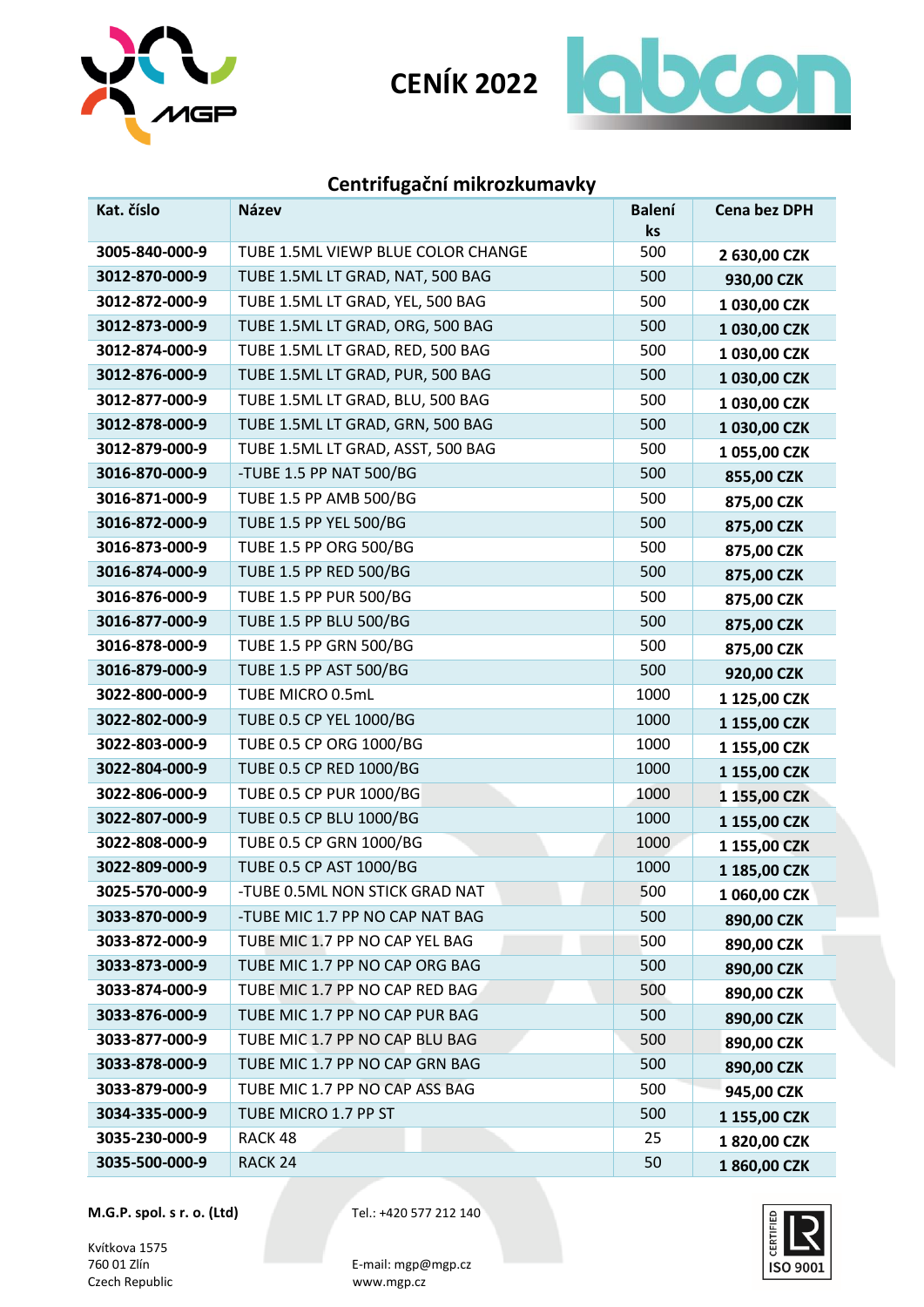



| 3036-220-000-9 | <b>RACK 24 INSERT</b>        | 50  | 1 585,00 CZK |
|----------------|------------------------------|-----|--------------|
| 3039-560-000-9 | -TUBE 1.5ML NON STK GRAD NAT | 250 | 910,00 CZK   |
| 3040-500-000-9 | RACK PCR 10 PACK             | 50  | 2 080,00 CZK |
| 3046-870-000-9 | -TUBE MICRO 2.0 PP NAT BG    | 500 | 945,00 CZK   |
| 3046-871-000-9 | TUBE MICRO 2.0 PP AMB BG     | 500 | 1 085,00 CZK |
| 3046-872-000-9 | TUBE MICRO 2.0 PP YEL BG     | 500 | 1 085,00 CZK |
| 3046-873-000-9 | TUBE MICRO 2.0 PP ORG BG     | 500 | 1 085,00 CZK |
| 3046-874-000-9 | TUBE MICRO 2.0 PP RED BG     | 500 | 1 085,00 CZK |
| 3046-876-000-9 | TUBE MICRO 2.0 PP PUR BG     | 500 | 1 085,00 CZK |
| 3046-877-000-9 | TUBE MICRO 2.0 PP BLU BG     | 500 | 1 085,00 CZK |
| 3046-878-000-9 | TUBE MICRO 2.0 PP GRN BG     | 500 | 1 085,00 CZK |
| 3046-879-000-9 | TUBE MICRO 2.0 PP ASS BG     | 500 | 1 095,00 CZK |
| 3048-860-000-9 | TUBE 5ML SNAP CAP NAT        | 250 | 1 250,00 CZK |
| 3048-861-000-9 | TUBE 5ML SNAP CAP AMB        | 250 | 1 285,00 CZK |
| 3048-869-000-9 | TUBE 5ML SNAP CAP AST        | 200 | 1 285,00 CZK |
| 3055-870-010-9 | PLUG 15ML URINE TUBE         | 500 | 1 060,00 CZK |
| 3075-870-008-9 | <b>CLOSURE FOR 50ML</b>      | 500 | 920,00 CZK   |

### **Centrifugační zkumavky**

| Kat. číslo     | <b>Název</b>                   | <b>Balení</b><br>ks | Cena bez DPH |
|----------------|--------------------------------|---------------------|--------------|
| 3080-820-000-9 | TUBE 175ML WITH CAP            | 48                  | 3 195,00 CZK |
| 3080-825-000-9 | TUBE 175ML WITH CAP STERILE    | 48                  |              |
|                |                                |                     | 3 345,00 CZK |
| 3081-820-000-9 | TUBE 225ML WITH CAP            | 48                  | 3 495,00 CZK |
| 3081-825-000-9 | TUBE 225ML WITH CAP STERILE    | 48                  | 3 800,00 CZK |
| 3094-340-008-9 | TUBE FREESTAND 50ML PLUG BAG   | 500                 | 2 560,00 CZK |
| 3094-345-008-9 | TUBE FREESTAND 50ML PLUG BAG   | 500                 | 2 890,00 CZK |
| 3094-870-008-9 | TUBE FREESTAND 50ML PLUG BULK  | 500                 | 2 165,00 CZK |
| 3095-340-008-9 | TUBE 50ML PP 50 BG W SKIRT     | 500                 | 2 380,00 CZK |
| 3095-345-008-9 | -TUBE 50ML PP 50 BG W SKIRT ST | 500                 | 2 890,00 CZK |
| 3095-870-008-9 | -TUBE 50ML PP BULK W SKIRT     | 500                 | 2 165,00 CZK |
| 3100-800-008-9 | CAP SCREW FOR 15ML PE          | 1000                | 1835,00 CZK  |
| 3111-800-020-9 | TUBE 15ML PS MOLD GRAD BULK    | 1000                | 2 165,00 CZK |
| 3115-870-028-9 | TUBE 15ML PS W/SC BK           | 1000                | 3 060,00 CZK |
| 3121-800-010-9 | -TUBE 15ML PRINTED CP BULK     | 1000                | 2 560,00 CZK |
| 3128-350-028-9 | <b>TUBE 15ML PS 125 BG</b>     | 500                 | 2775,00 CZK  |
| 3128-355-028-9 | <b>TUBE 15ML PS 125 BG</b>     | 500                 | 3 060,00 CZK |
| 3130-345-008-9 | TUBE 15ML PS 50 BAG ST         | 500                 | 3 025,00 CZK |
| 3131-165-008-9 | TUBE 15ML SUPERCLEAR IND ST    | 100                 | 3 220,00 CZK |
| 3131-325-008-9 | TUBE CENT 15ML INTEGRAPACK     | 500                 | 3 990,00 CZK |
| 3131-340-008-9 | -TUBE 15ML CP PRT 50/BG        | 500                 | 2 190,00 CZK |

**M.G.P. spol. s r. o. (Ltd)** Tel.: +420 577 212 140

Kvítkova 1575<br>760 01 Zlín Czech Republic

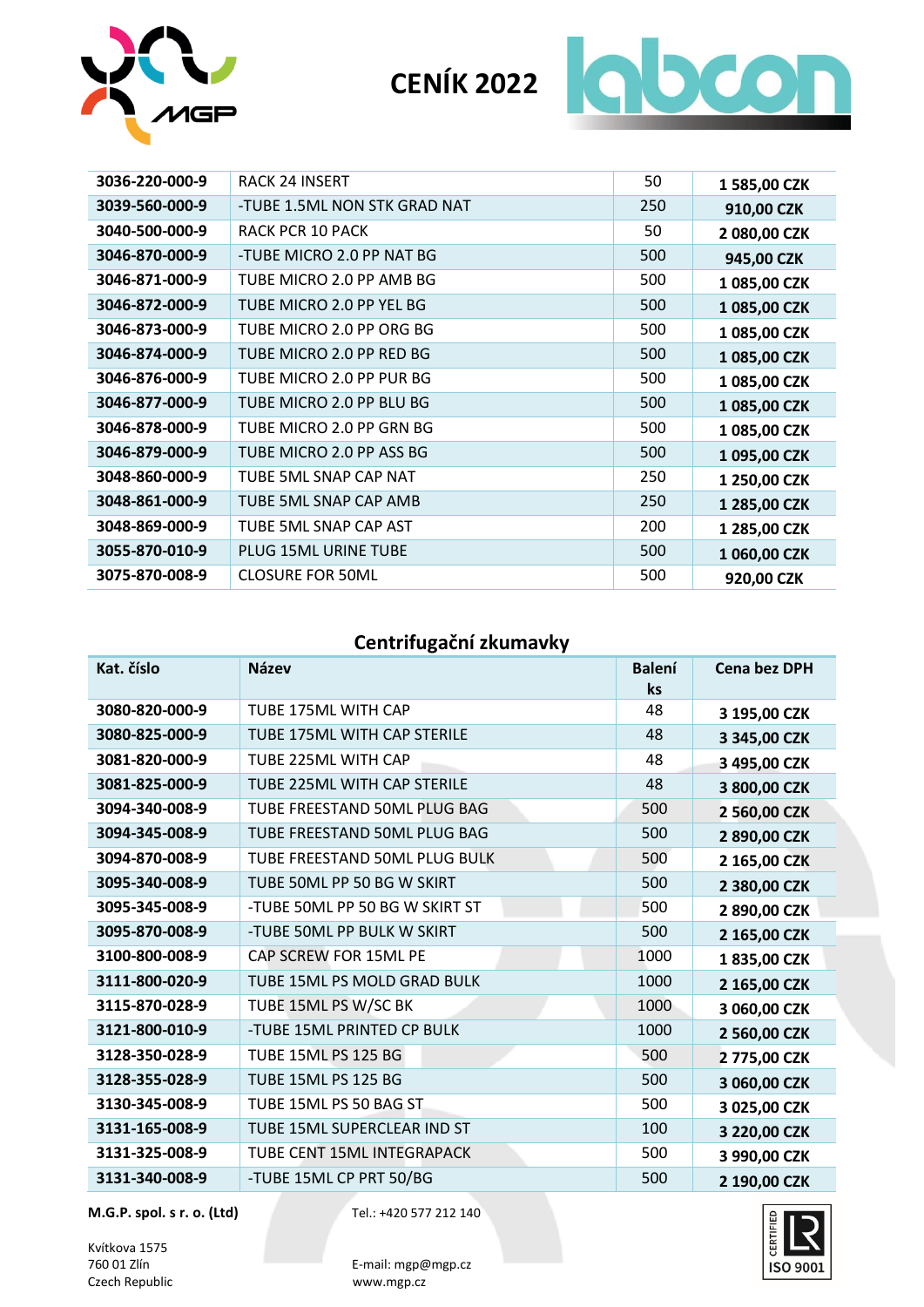



| 3131-345-008-9 | -TUBE 15ML CP PRT 50/BG ST    | 500 | 2 380,00 CZK |
|----------------|-------------------------------|-----|--------------|
| 3132-340-008-9 | TUBE 15ML PLUG 50BG           | 500 | 2 165,00 CZK |
| 3132-345-008-9 | TUBE 15ML PLUG 50BG ST        | 500 | 2 365,00 CZK |
| 3132-445-008-9 | TUBE LIGHT SENS 15ML AMBER ST | 500 | 2 560,00 CZK |
| 3133-345-008-9 | TUBE 15ML LINED 50BG ST       | 500 | 2 890,00 CZK |
| 3134-345-001-9 | TUBE 15ML METAL FREE          | 500 | 2 365,00 CZK |
| 3136-345-008-9 | TUBE 15ML FLAT CAP BAG        | 500 | 2 100,00 CZK |
| 3137-345-008-9 | TUBE 15ML PLUG CAP BAG        | 500 | 2 220,00 CZK |
| 3140-330-028-9 | TUBE 15ML PS 50/PKG           | 500 | 3 785,00 CZK |
| 3140-335-028-9 | TUBE 15ML PS 50/PKG ST        | 500 | 3 515,00 CZK |
| 3141-330-018-9 | TUBE 15ML CP PRT 25/RK        | 500 | 2 795,00 CZK |
| 3141-335-018-9 | -TUBE 15ML CP PRT 25/RK ST    | 500 | 3 040,00 CZK |
| 3141-870-008-9 | -TUBE 15ML CP PRT BK          | 500 | 1810,00 CZK  |
| 3142-330-018-9 | TUBE 15ML PLUG 50RK           | 500 | 2 680,00 CZK |
| 3142-335-018-9 | TUBE 15ML PLUG 50RK ST        | 500 | 3 060,00 CZK |
| 3142-435-008-9 | TUBE LIGHT SENS 15ML AMBER ST | 500 | 3 220,00 CZK |
| 3142-870-008-9 | TUBE 15ML PLUG 500BG          | 500 | 1835,00 CZK  |
| 3142-871-008-9 | TUBE LIGHT SENS 15ML AMBER    | 500 | 2 165,00 CZK |
| 3143-870-008-9 | TUBE 15ML LINED 500BG         | 500 | 2 365,00 CZK |
| 3144-335-001-9 | TUBE 15ML METAL FREE          | 500 | 3 060,00 CZK |
| 3146-335-018-9 | TUBE 15ML PERFORMR FC RK ST   | 300 | 2 025,00 CZK |
| 3146-870-008-9 | TUBE 15ML FC BULK             | 500 | 2 065,00 CZK |
| 3147-335-018-9 | TUBE 15ML PERFORMR PC RK ST   | 300 | 2 105,00 CZK |
| 3172-870-000-9 | TUBE 50ML CP PRT BULK         | 500 | 2 040,00 CZK |
| 3172-870-000-9 | TUBE 50ML CP PRT BULK         | 500 | 2 040,00 CZK |
| 3181-165-008-9 | TUBE 50ML SUPERCLEAR IND ST   | 100 | 3 880,00 CZK |
| 3181-325-008-9 | TUBE CENT 50ML INTEGRAPACK    | 500 | 4 665,00 CZK |
| 3181-340-008-9 | -TUBE 50ML CP PRT 50/BG       | 500 | 2 730,00 CZK |
| 3181-345-008-9 | -TUBE 50ML CP PRT 50/BG ST    | 500 | 2 970,00 CZK |
| 3182-340-008-9 | TUBE 50ML PLUG 50BG           | 500 | 2 730,00 CZK |
| 3182-345-008-9 | TUBE 50ML PLUG 50BG ST        | 500 | 2 890,00 CZK |
| 3182-445-008-9 | TUBE LIGHT SENS 50ML ST       | 500 | 3 060,00 CZK |
| 3184-345-001-9 | TUBE 50ML METAL FREE          | 500 | 3 060,00 CZK |
| 3186-345-008-9 | TUBE 50ML FLAT CAP BAG        | 500 | 2 705,00 CZK |
| 3187-345-008-9 | TUBE 50ML PLUG CAP BAG        | 500 | 2 765,00 CZK |
| 3191-330-018-9 | TUBE 50ML CP PRT 25/RK        | 500 | 3 210,00 CZK |
| 3191-335-018-9 | -TUBE 50ML CP PRT 25/RK ST    | 500 | 3 655,00 CZK |
| 3191-335-028-9 | TUBE 50ML SUPERCLEAR FC P/RK  | 500 | 3 880,00 CZK |
| 3191-870-008-9 | -TUBE 50ML CP W/SEP CAP BK    | 500 | 2 365,00 CZK |
| 3192-330-018-9 | TUBE 50ML PLUG 25RK           | 500 | 3 095,00 CZK |
| 3192-335-018-9 | TUBE 50ML PLUG 25RK ST        | 500 | 3 540,00 CZK |

Kvítkova 1575<br>760 01 Zlín Czech Republic

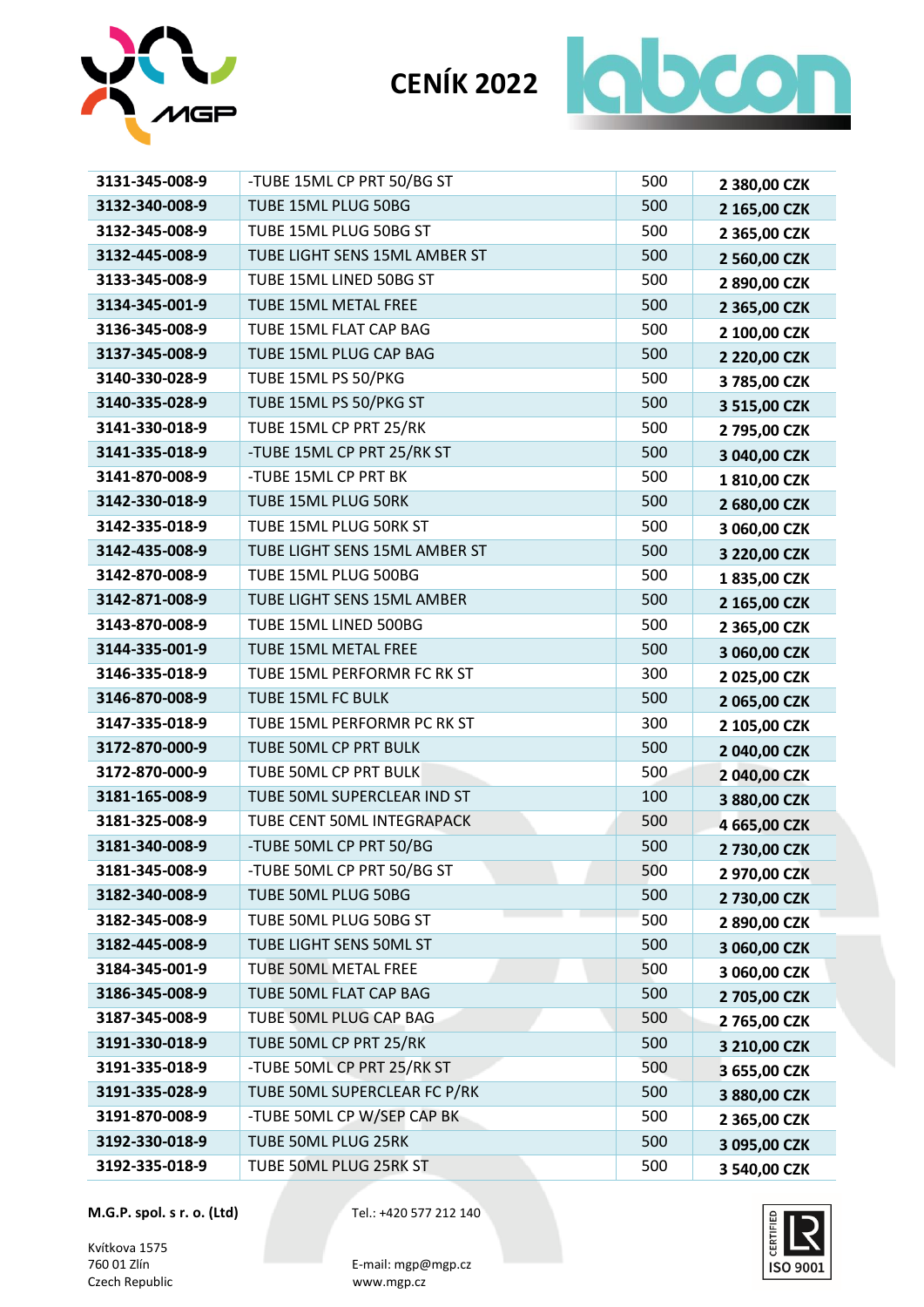



| 3192-435-008-9 | TUBE LIGHT SENS 50ML AMBER        | 500 | 3 880,00 CZK |
|----------------|-----------------------------------|-----|--------------|
| 3192-870-008-9 | TUBE 50ML PLUG 500BG              | 500 | 2 315,00 CZK |
| 3192-871-008-9 | TUBE 50ML PLUG 500BG AMBER LABCON | 500 | 2 560,00 CZK |
| 3194-335-001-9 | TUBE 50ML METAL FREE              | 500 | 3 475,00 CZK |
| 3196-335-018-9 | TUBE 50ML PERFORMR FC RK ST       | 300 | 2 580,00 CZK |
| 3196-870-008-9 | TUBE 50ML FC BULK                 | 500 | 2 100,00 CZK |
| 3197-335-018-9 | TUBE 50ML PERFORMR PC RK ST       | 300 | 2 610,00 CZK |
| 3210-320-008-9 | TUBE VIEWP 15ML ITP               | 100 | 1 545,00 CZK |
| 3210-325-008-9 | TUBE VIEWP 15ML ITP ST            | 100 | 1 735,00 CZK |
| 3210-335-008-9 | TUBE VIEWP 15ML RK ST             | 300 | 2 505,00 CZK |
| 3220-320-008-9 | TUBE VIEWP 50ML ITP               | 100 | 1 735,00 CZK |
| 3220-325-008-9 | TUBE VIEWP 50ML ITP ST            | 100 | 1 960,00 CZK |
| 3220-335-008-9 | TUBE VIEWP 50ML RK ST             | 300 | 3 145,00 CZK |

## **Centrifugační mikrozkumavky šroubovací**

| Kat. číslo     | <b>Název</b>                   | <b>Balení</b><br>ks | <b>Cena bez DPH</b> |
|----------------|--------------------------------|---------------------|---------------------|
| 3600-870-000-9 | CAP SCREW MICRO O-RING NAT     | 500                 | 1 360,00 CZK        |
| 3600-871-000-9 | CAP SCREW MICRO O-RING WHT     | 500                 | 1 405,00 CZK        |
| 3600-872-000-9 | CAP SCREW MICRO O-RING YEL     | 500                 | 1 405,00 CZK        |
| 3600-873-000-9 | CAP SCREW MICRO O-RING ORG     | 500                 | 1 405,00 CZK        |
| 3600-874-000-9 | CAP SCREW MICRO O-RING RED     | 500                 | 1 405,00 CZK        |
| 3600-876-000-9 | CAP SCREW MICRO O-RING PUR     | 500                 | 1 405,00 CZK        |
| 3600-877-000-9 | CAP SCREW MICRO O-RING BLU     | 500                 | 1 405,00 CZK        |
| 3600-878-000-9 | CAP SCREW MICRO O-RING GRN     | 500                 | 1 405,00 CZK        |
| 3600-879-000-9 | CAP SCREW MICRO O-RING AST     | 500                 | 1 405,00 CZK        |
| 3602-870-000-9 | CAP MICRO ELM NATURAL          | 500                 | 1 355,00 CZK        |
| 3602-871-000-9 | CAP MICRO ELM WHITE            | 500                 | 1 355,00 CZK        |
| 3602-872-000-9 | CAP MICRO ELM YELLOW           | 500                 | 1 355,00 CZK        |
| 3602-873-000-9 | CAP MICRO ELM ORANGE           | 500                 | 1 355,00 CZK        |
| 3602-874-000-9 | CAP MICRO ELM RED              | 500                 | 1 355,00 CZK        |
| 3602-876-000-9 | CAP MICRO ELM VIOLET           | 500                 | 1 355,00 CZK        |
| 3602-877-000-9 | CAP MICRO ELM BLUE             | 500                 | 1 355,00 CZK        |
| 3602-878-000-9 | CAP MICRO ELM GREEN            | 500                 | 1 355,00 CZK        |
| 3602-879-000-9 | CAP MICRO ELM ASSORTED         | 500                 | 1 425,00 CZK        |
| 3610-870-000-9 | TUBE MICRO 1.5 GRAD            | 500                 | 1 045,00 CZK        |
| 3611-870-000-9 | TUBE MICRO 1.5 GRAD W/CAP      | 500                 | 2 240,00 CZK        |
| 3611-870-001-9 | TUBE MICRO SC 1.5ML W/CAP AMB  | 500                 | 2 425,00 CZK        |
| 3611-875-000-9 | TUBE MICRO 1.5 GRAD W/CAP      | 500                 | 2 315,00 CZK        |
| 3613-870-000-9 | TUBE MICRO SC 1.5 GRD W/CAP    | 500                 | 2 240,00 CZK        |
| 3613-875-000-9 | TUBE MICRO SC 1.5 GRD W/CAP ST | 500                 | 2 315,00 CZK        |

**M.G.P. spol. s r. o. (Ltd)** Tel.: +420 577 212 140

Kvítkova 1575<br>760 01 Zlín Czech Republic

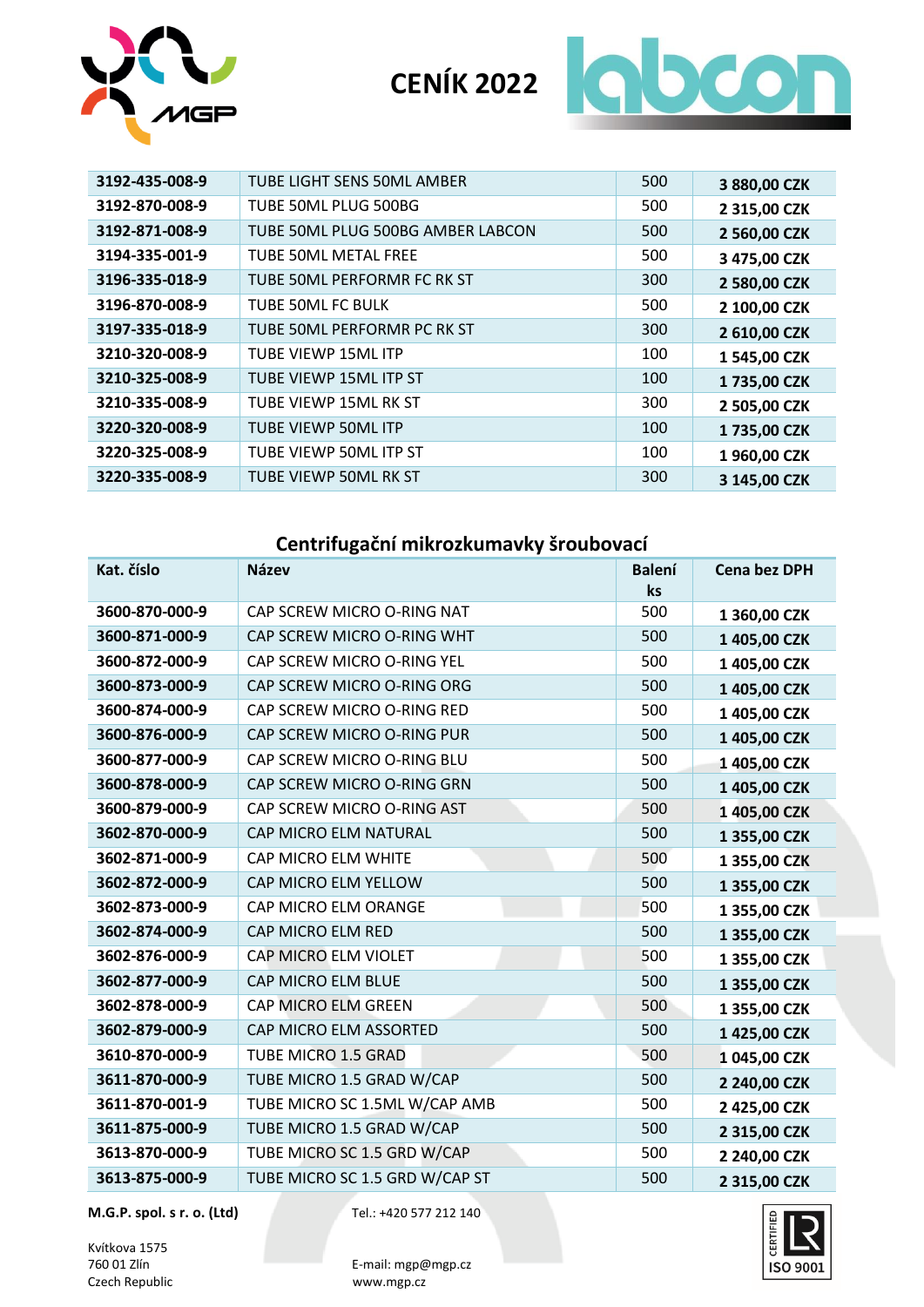



| 3620-870-000-9 | -TUBE MICRO 2.0 GRAD W/SKIRT         | 500 | 1 045,00 CZK |
|----------------|--------------------------------------|-----|--------------|
| 3621-870-000-9 | TUBE MICRO 2.0 GRAD W/CAP            | 500 | 2 240,00 CZK |
| 3621-870-001-9 | TUBE MICRO SC 2.0ML FS W/CAP AMB     | 500 | 2 425,00 CZK |
| 3621-875-000-9 | TUBE MICRO 2.0 GRAD W/CAP            | 500 | 2 315,00 CZK |
| 3623-870-000-9 | TUBE MICRO SC 2.0 GRD W/SKT & CAP    | 500 | 2 240,00 CZK |
| 3623-875-000-9 | TUBE MICRO SC 2.0 GRD W/SKT & CAP ST | 500 | 2 305,00 CZK |
| 3630-870-000-9 | TUBE MICRO 0.5                       | 500 | 1 090,00 CZK |
| 3631-870-000-9 | TUBE MICRO 0.5 W/CAP                 | 500 | 2 240,00 CZK |
| 3631-870-001-9 | TUBE MICRO SC 0.5ML W/CAP AMB        | 500 | 2 425,00 CZK |
| 3631-875-000-9 | TUBE MICRO 0.5 W/CAP                 | 500 | 2 315,00 CZK |
| 3633-870-000-9 | TUBE MICRO SC 0.5 W/CAP              | 500 | 2 240,00 CZK |
| 3633-875-000-9 | TUBE MICRO SC 0.5 W/CAP ST           | 500 | 2 305,00 CZK |
| 3640-870-000-9 | TUBE MICRO 0.5 W/SKIRT               | 500 | 1 090,00 CZK |
| 3641-870-000-9 | TUBE MICRO 0.5 W/SKIRT & CAP         | 500 | 2 240,00 CZK |
| 3641-870-001-9 | TUBE MICRO SC 0.5ML FS W/CAP AMB     | 500 | 2 425,00 CZK |
| 3641-875-000-9 | TUBE MICRO 0.5 W/SKIRT & CAP         | 500 | 2 315,00 CZK |
| 3643-870-000-9 | TUBE MICRO SC 0.5 W/SKT & CAP        | 500 | 2 240,00 CZK |
| 3643-875-000-9 | TUBE MICRO SC 0.5 W/SKT & CAP ST     | 500 | 2 305,00 CZK |
| 3650-870-000-9 | TUBE MICRO 1.5 W/ SKIRT              | 500 | 1 090,00 CZK |
| 3651-870-000-9 | TUBE MICRO 1.5 W/ SKIRT & CAP        | 500 | 2 240,00 CZK |
| 3651-870-001-9 | TUBE MICRO SC 1.5ML FS W/CAP AMB     | 500 | 2 425,00 CZK |
| 3651-875-000-9 | TUBE MICRO 1.5 W/ SKIRT & CAP        | 500 | 2 315,00 CZK |
| 3653-870-000-9 | TUBE MICRO SC 1.5 W/SKT & CAP        | 500 | 2 240,00 CZK |
| 3653-875-000-9 | TUBE MICRO SC 1.5 W/SKT & CAP ST     | 500 | 2 305,00 CZK |
| 3660-870-000-9 | TUBE MICRO 2.0 GRAD                  | 500 | 1 090,00 CZK |
| 3661-870-000-9 | TUBE MICRO 2.0 GRAD W/CAP            | 500 | 2 240,00 CZK |
| 3661-870-001-9 | TUBE MICRO SC 2.0ML W/CAP AMB        | 500 | 2 425,00 CZK |
| 3661-875-000-9 | TUBE MICRO 2.0 GRAD W/CAP            | 500 | 2 315,00 CZK |
| 3663-870-000-9 | TUBE MICRO SC 2.0 GRD W/CAP          | 500 | 2 240,00 CZK |
| 3663-875-000-9 | TUBE MICRO SC 2.0 GRD W/CAP ST       | 500 | 2 305,00 CZK |

| <b>Transport</b> |                            |                     |                     |
|------------------|----------------------------|---------------------|---------------------|
| Kat. číslo       | <b>Název</b>               | <b>Balení</b><br>ks | <b>Cena bez DPH</b> |
| 3813-165-008-9   | TUBE MAILING 5ML IND ST    | 100                 | 3 895,00 CZK        |
| 3813-340-006-9   | TUBE MAILING 5ML 50 BG     | 500                 | 7 775,00 CZK        |
| 3813-340-008-9   | TUBE MAILING 5ML 50 BG     | 500                 | 7775,00 CZK         |
| 3813-345-006-9   | TUBE MAILING 5ML 50 BG ST  | 500                 | 8 710,00 CZK        |
| 3813-345-008-9   | TUBE MAILING 5ML 50 BG ST  | 500                 | 8 710,00 CZK        |
| 3813-870-006-9   | <b>TUBE MAILING 5ML BK</b> | 500                 | 3 100,00 CZK        |
| 3813-870-008-9   | <b>TUBE MAILING 5ML BK</b> | 500                 | 3 100,00 CZK        |

Kvítkova 1575<br>760 01 Zlín Czech Republic

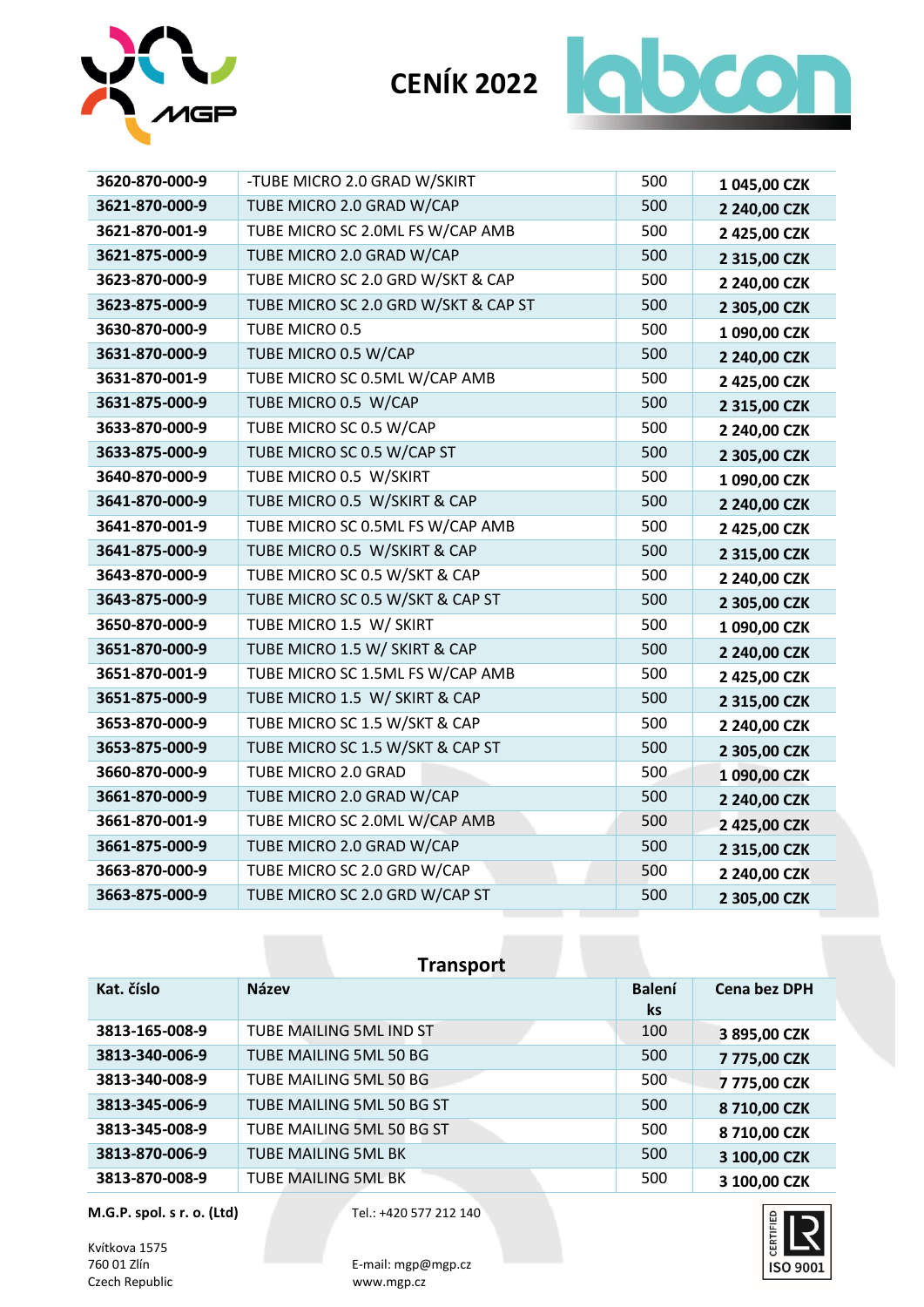



| 3814-165-006-9 | TUBE MAILING 10ML IND ST   | 100 | 3 895,00 CZK |
|----------------|----------------------------|-----|--------------|
| 3814-165-008-9 | TUBE MAILING 10ML IND ST   | 100 | 3 895,00 CZK |
| 3814-340-006-9 | TUBE MAILING 10ML 50 BG    | 500 | 7 775,00 CZK |
| 3814-340-008-9 | TUBE MAILING 10ML 50 BG    | 500 | 7775,00 CZK  |
| 3814-345-006-9 | TUBE MAILING 10ML 50 BG ST | 500 | 8 710,00 CZK |
| 3814-345-008-9 | TUBE MAILING 10ML 50 BG ST | 500 | 8 710,00 CZK |
| 3814-870-006-9 | TUBE MAILING 10ML BK       | 500 | 3 100,00 CZK |
| 3814-870-008-9 | TUBE MAILING 10ML BK       | 500 | 3 100,00 CZK |
| 3830-320-000-9 | TUBE CO2 RESIST 15ML       | 100 | 2 055,00 CZK |
| 3830-325-000-9 | TUBE CO2 RESIST 15ML ST    | 100 | 2 375,00 CZK |
| 3880-320-000-9 | TUBE CO2 RESIST 50ML       | 100 | 2 055,00 CZK |
| 3880-325-000-9 | TUBE CO2 RESIST 50ML ST    | 100 | 2 375,00 CZK |

### **Buňkové kultury**

| Kat. číslo     | <b>Název</b>                     | <b>Balení</b><br>ks | <b>Cena bez DPH</b> |
|----------------|----------------------------------|---------------------|---------------------|
| 3300-800-000-9 | -CLOSURE DP 12X75                | 1000                | 1 020,00 CZK        |
| 3302-800-000-9 | -CLOSURE PLUG 12X75 13X100 NAT   | 1000                | 910,00 CZK          |
| 3302-801-000-9 | CLOSURE PLUG 12X75 13X100 WHT    | 1000                | 910,00 CZK          |
| 3302-802-000-9 | CLOSURE PLUG 12X75 13X100 YEL    | 1000                | 910,00 CZK          |
| 3302-803-000-9 | CLOSURE PLUG 12X75 13X100 ORG    | 1000                | 910,00 CZK          |
| 3302-804-000-9 | CLOSURE PLUG 12X75 13X100 RED    | 1000                | 910,00 CZK          |
| 3302-806-000-9 | CLOSURE PLUG 12X75 13X100 PUR    | 1000                | 910,00 CZK          |
| 3302-807-000-9 | CLOSURE PLUG 12X75 13X100 BLU    | 1000                | 910,00 CZK          |
| 3302-870-000-9 | CLOSURE PLUG 12X75 13X100 ASS    | 500                 | 790,00 CZK          |
| 3303-800-000-9 | <b>CLOSURE OVF 10MM NATURAL</b>  | 1000                | 770,00 CZK          |
| 3303-802-000-9 | <b>CLOSURE OVF 10MM YELLOW</b>   | 1000                | 785,00 CZK          |
| 3303-803-000-9 | <b>CLOSURE OVF 10MM ORANGE</b>   | 1000                | 785,00 CZK          |
| 3303-804-000-9 | <b>CLOSURE OVF 10MM RED</b>      | 1000                | 785,00 CZK          |
| 3303-806-000-9 | <b>CLOSURE OVF 10MM PURPLE</b>   | 1000                | 785,00 CZK          |
| 3303-807-000-9 | <b>CLOSURE OVF 10MM BLUE</b>     | 1000                | 785,00 CZK          |
| 3303-808-000-9 | <b>CLOSURE OVF 10MM GREEN</b>    | 1000                | 785,00 CZK          |
| 3303-809-000-9 | <b>CLOSURE OVF 10MM ASSORTED</b> | 1000                | 785,00 CZK          |
| 3304-800-000-9 | <b>CLOSURE OVF 12MM NATURAL</b>  | 1000                | 800,00 CZK          |
| 3304-802-000-9 | <b>CLOSURE OVF 12MM YELLOW</b>   | 1000                | 810,00 CZK          |
| 3304-803-000-9 | <b>CLOSURE OVF 12MM ORANGE</b>   | 1000                | 810,00 CZK          |
| 3304-804-000-9 | <b>CLOSURE OVF 12MM RED</b>      | 1000                | 810,00 CZK          |
| 3304-806-000-9 | <b>CLOSURE OVF 12MM PURPLE</b>   | 1000                | 810,00 CZK          |
| 3304-807-000-9 | <b>CLOSURE OVF 12MM BLUE</b>     | 1000                | 810,00 CZK          |
| 3304-808-000-9 | <b>CLOSURE OVF 12MM GREEN</b>    | 1000                | 810,00 CZK          |
| 3304-809-000-9 | <b>CLOSURE OVF 12MM ASSORTED</b> | 1000                | 815,00 CZK          |

**M.G.P. spol. s r. o. (Ltd)** Tel.: +420 577 212 140

Kvítkova 1575<br>760 01 Zlín Czech Republic

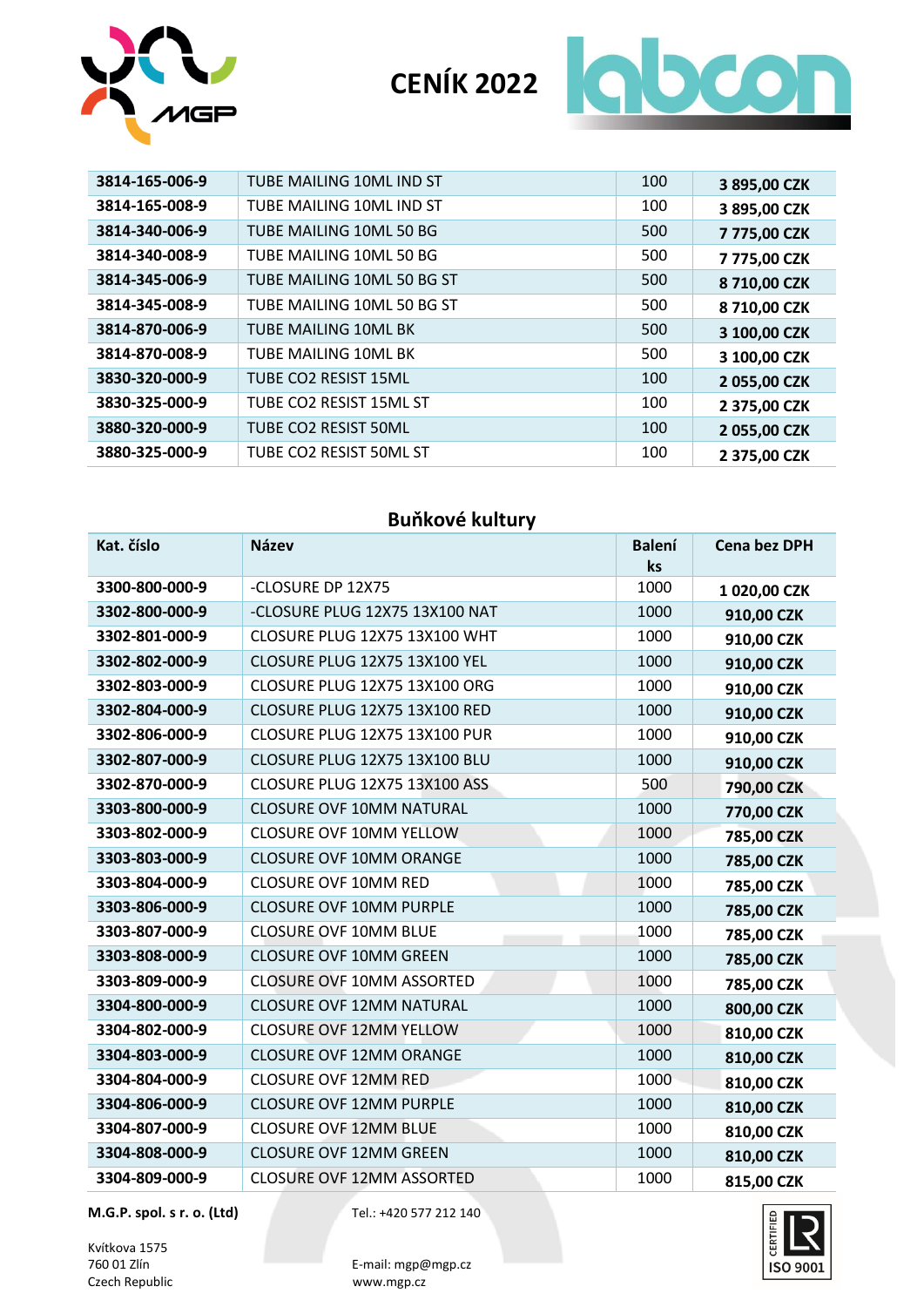



| 3305-800-000-9 | TUBE 12X75 PS NAT               | 3000 | 2 320,00 CZK |
|----------------|---------------------------------|------|--------------|
| 3306-800-000-9 | -TUBE 12X75 PP NAT              | 3000 | 2 000,00 CZK |
| 3310-800-000-9 | <b>TUBE 12X75 PS</b>            | 1000 | 1 340,00 CZK |
| 3311-800-000-9 | <b>TUBE 12X75 PP</b>            | 1000 | 1 175,00 CZK |
| 3311-802-000-9 | TUBE 12X75 PP YEL               | 1000 | 1 175,00 CZK |
| 3311-803-000-9 | TUBE 12X75 PP ORG               | 1000 | 1 175,00 CZK |
| 3311-804-000-9 | TUBE 12X75 PP RED               | 1000 | 1 175,00 CZK |
| 3311-806-000-9 | TUBE 12X75 PP PUR               | 1000 | 1 175,00 CZK |
| 3311-807-000-9 | -TUBE 12X75 PP BLU              | 1000 | 1 175,00 CZK |
| 3311-808-000-9 | TUBE 12X75 PP GRN               | 1000 | 1 175,00 CZK |
| 3315-800-000-9 | TUBE 12X75 PS W/SEP DP          | 1000 | 1 670,00 CZK |
| 3316-800-000-9 | TUBE 12X75 PP W/SEP DP          | 1000 | 1 670,00 CZK |
| 3325-350-000-9 | TUBE 12X75 PS 125/BG            | 125  | 745,00 CZK   |
| 3325-355-000-9 | TUBE 12X75 PS 125/BG ST         | 125  | 765,00 CZK   |
| 3326-350-000-9 | TUBE 12X75 PP 125/BG            | 125  | 720,00 CZK   |
| 3326-355-000-9 | TUBE 12X75 PP 125/BG ST         | 125  | 740,00 CZK   |
| 3328-355-000-9 | TUBE 12X75 PS 125/BG ST         | 125  | 895,00 CZK   |
| 3329-355-000-9 | TUBE 12X75 PP 125/BG            | 125  | 860,00 CZK   |
| 3335-335-000-9 | TUBE 12X75 PS W/DP 25/BG        | 500  | 2 080,00 CZK |
| 3336-335-000-9 | TUBE 12X75 PP W/DP 25/BG        | 500  | 1 670,00 CZK |
| 3342-335-000-9 | TUBE 12X75 PS W/PLG CL 25/BG    | 500  | 2015,00 CZK  |
| 3343-335-000-9 | TUBE 12X75 PP W/PLG 25/BG       | 500  | 1945,00 CZK  |
| 3403-800-000-9 | <b>CLOSURE OVF 13MM NATURAL</b> | 1000 | 840,00 CZK   |
| 3403-802-000-9 | <b>CLOSURE OVF 13MM YELLOW</b>  | 1000 | 845,00 CZK   |
| 3403-803-000-9 | <b>CLOSURE OVF 13MM ORANGE</b>  | 1000 | 845,00 CZK   |
| 3403-804-000-9 | <b>CLOSURE OVF 13MM RED</b>     | 1000 | 845,00 CZK   |
| 3403-806-000-9 | <b>CLOSURE OVF 13MM PURPLE</b>  | 1000 | 845,00 CZK   |
| 3403-807-000-9 | <b>CLOSURE OVF 13MM BLUE</b>    | 1000 | 845,00 CZK   |
| 3403-808-000-9 | CLOSURE OVF 13MM GREEN          | 1000 | 845,00 CZK   |
| 3403-809-000-9 | CLOSURE OVF 13MM ASSORTED       | 1000 | 850,00 CZK   |
| 3410-800-000-9 | -TUBE 13X100 PS                 | 1000 | 1 340,00 CZK |
| 3411-800-000-9 | -TUBE 13X100 PP                 | 1000 | 1 175,00 CZK |
| 3425-350-000-9 | TUBE 13X100 PS 125/BG           | 125  | 745,00 CZK   |
| 3425-355-000-9 | TUBE 13X100 PS 125/BG ST        | 125  | 790,00 CZK   |
| 3426-350-000-9 | TUBE 13X100 PP 125/BG           | 125  | 725,00 CZK   |
| 3426-355-000-9 | -TUBE 13X100 PP 125/BG ST       | 125  | 745,00 CZK   |
| 3500-800-000-9 | CLOSURE DP 17X100               | 1000 | 1 505,00 CZK |
| 3504-800-000-9 | <b>CLOSURE OVF 16MM NATURAL</b> | 1000 | 855,00 CZK   |
| 3504-802-000-9 | <b>CLOSURE OVF 16MM YELLOW</b>  | 1000 | 865,00 CZK   |
| 3504-803-000-9 | <b>CLOSURE OVF 16MM ORANGE</b>  | 1000 | 865,00 CZK   |
| 3504-804-000-9 | <b>CLOSURE OVF 16MM RED</b>     | 1000 | 865,00 CZK   |

Kvítkova 1575<br>760 01 Zlín Czech Republic

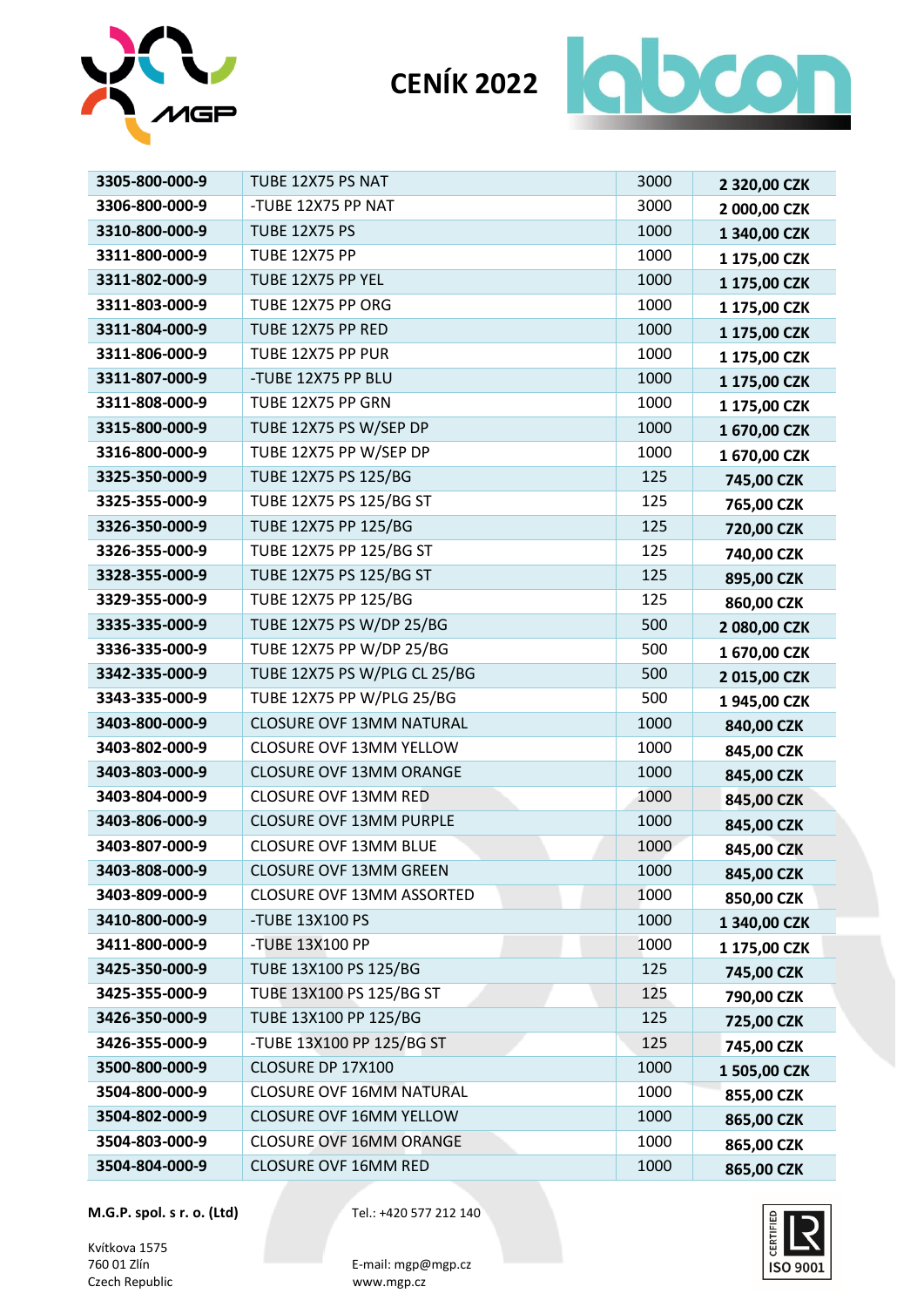



| <b>CLOSURE OVF 16MM PURPLE</b>   | 1000 | 865,00 CZK   |
|----------------------------------|------|--------------|
| <b>CLOSURE OVF 16MM BLUE</b>     | 1000 | 865,00 CZK   |
| <b>CLOSURE OVF 16MM GREEN</b>    | 1000 | 865,00 CZK   |
| <b>CLOSURE OVF 16MM ASSORTED</b> | 1000 | 870,00 CZK   |
| -TUBE 17X100 PS                  | 1000 | 1730,00 CZK  |
| -TUBE 17X100 PP                  | 1000 | 1 505,00 CZK |
| TUBE 17X100 PS W/SEP DP          | 1000 | 2 560,00 CZK |
| TUBE 17X100 PP W/SEP DP          | 1000 | 2 145,00 CZK |
| TUBE 17X100 PS 125/BG            | 125  | 795,00 CZK   |
| TUBE 17X100 PS 125/BG ST         | 125  | 830,00 CZK   |
| TUBE 17X100 PP 125/BG            | 125  | 760,00 CZK   |
| TUBE 17X100 PP 125/BG ST         | 125  | 795,00 CZK   |
| TUBE 17X100 PS 125/BG ST         | 125  | 1 030,00 CZK |
| TUBE 17X100 PP 125/BG ST         | 125  | 980,00 CZK   |
| TUBE 17X100 PS 25/BG ST          | 25   | 710,00 CZK   |
| -TUBE 17X100 PP 25/BG ST         | 25   | 680,00 CZK   |
|                                  |      |              |

#### **Molekulární biologie**

| Kat. číslo     | <b>Název</b>                             | <b>Balení</b><br>ks | <b>Cena bez DPH</b> |
|----------------|------------------------------------------|---------------------|---------------------|
| 3900-520-000-9 | PLATE DEEP WELL 96                       | 10                  | 1 670,00 CZK        |
| 3901-520-000-9 | PLATE DEEP WELL RND 2ML                  | 50                  | 7 225,00 CZK        |
| 3902-520-000-9 | PLATE DEEP WELL W/LID                    | 10                  | 1835,00 CZK         |
| 3903-520-000-9 | PLATE DEEP WELL RND 1ML                  | 50                  | 7 225,00 CZK        |
| 3904-520-000-9 | PLATE DEEP WELL 0.2ML 384                | 50                  | 7 225,00 CZK        |
| 3905-520-010-9 | PLATE DEEP WELL HFOR 2.2ML               | 100                 | 10 355,00 CZK       |
| 3905-520-020-9 | PLATE DEEP WELL HFOR 2.0ML BC DNA        | 100                 | 18 770,00 CZK       |
| 3908-520-000-9 | PLATE DW 1.2ML                           | 100                 | 6 655,00 CZK        |
| 3908-525-000-9 | PLATE DW 1.2ML STERILE                   | 100                 | 7 315,00 CZK        |
| 3909-520-000-9 | PLATE DW 2.2ML                           | 100                 | 6 655,00 CZK        |
| 3909-525-000-9 | PLATE DW 2.2ML STERILE                   | 100                 | 7 315,00 CZK        |
| 3910-540-000-9 | TUBE, LIBRARY IN 96 RK, NAT              | 960                 | 1 345,00 CZK        |
| 3910-545-000-9 | <b>TUBES LIBRARY IND RK ST</b>           | 960                 | 1 405,00 CZK        |
| 3911-540-000-9 | TUBE, LIBRARY 8 STRIP IN 96 RACK, NAT    | 960                 | 1 345,00 CZK        |
| 3911-545-000-9 | <b>TUBES LIBRARY 8-STRIP RK STERILE</b>  | 960                 | 1 405,00 CZK        |
| 3912-540-000-9 | TUBE, LIBRARY 12 STRIP IN 96 RACK, NAT   | 960                 | 1 345,00 CZK        |
| 3912-545-000-9 | <b>TUBES LIBRARY 12-STRIP RK STERILE</b> | 960                 | 1 405,00 CZK        |
| 3913-850-000-9 | CAP, 8 STRIP FOR 1.2ML TUBES, NATURAL    | 125                 | 930,00 CZK          |
| 3913-855-000-9 | CAP STRIP LIB 8-STRP ST                  | 125                 | 970,00 CZK          |
| 3914-840-000-9 | CAP, 12 STRIP FOR 1.2ML TUBES, NATURAL   | 80                  | 930,00 CZK          |
| 3914-845-000-9 | CAP STRIP LIB 12-STRP ST                 | 80                  | 970,00 CZK          |

**M.G.P. spol. s r. o. (Ltd)** Tel.: +420 577 212 140

Kvítkova 1575<br>760 01 Zlín Czech Republic

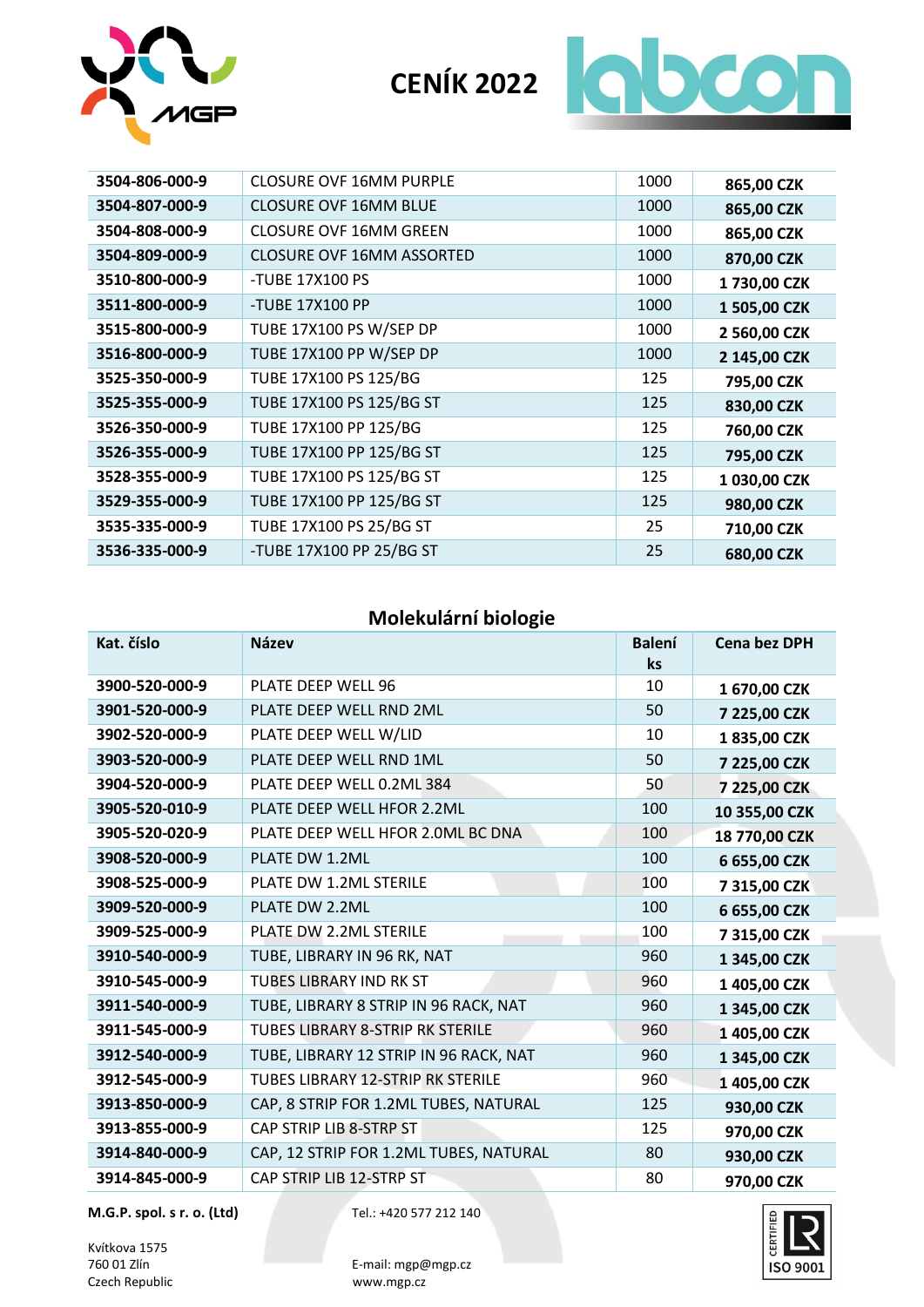



| 3915-800-000-9 | <b>TUBE LIBRARY 1.2ML LOOSE</b>         | 1000 | 1055,00 CZK   |
|----------------|-----------------------------------------|------|---------------|
| 3916-800-000-9 | TUBE LIB 8/ST 1.2ML LOOSE               | 125  | 1 115,00 CZK  |
| 3917-800-000-9 | TUBE LIB 12/ST 1.2ML LOOSE              | 80   | 1 235,00 CZK  |
| 3920-560-000-9 | <b>STRIP PCR ROTORGENE</b>              | 250  | 3 155,00 CZK  |
| 3921-550-000-9 | <b>STRIP PCR RT WHITE</b>               | 120  | 2 330,00 CZK  |
| 3925-550-000-9 | TUBE STRIP 8 WELL W/SEP ATTACHED CAP,N  | 120  | 1975,00 CZK   |
| 3926-550-000-9 | TUBE STRIP 8 WELL W/ATTACHED CAP, NAT   | 125  | 2 225,00 CZK  |
| 3927-550-000-9 | STRIP PCR RT W/CAP                      | 120  | 2 145,00 CZK  |
| 3928-550-000-9 | STRIP PCR RT LOWPROFILE W/CAP           | 120  | 2 270,00 CZK  |
| 3929-550-000-9 | STRIP PCR REALTIME 8 WELL ATT STRIP CAP | 125  | 2 060,00 CZK  |
| 3934-500-000-9 | TUBE PCR W/BUBBLE CAP, NAT              | 1000 | 1 675,00 CZK  |
| 3936-500-000-9 | TUBE PCR W/FLAT CAP, NAT                | 1000 | 1 510,00 CZK  |
| 3940-550-000-9 | TUBE, STRIP, 8 WELL W/O CAP, NAT        | 125  | 1760,00 CZK   |
| 3942-850-000-9 | <b>CAP PCR STRIP</b>                    | 125  | 940,00 CZK    |
| 3945-550-000-9 | TUBE PCR STRIP W CAP                    | 125  | 2 155,00 CZK  |
| 3950-540-000-9 | TUBE, STRIP, 12 WELL W/O CAP, NAT       | 80   | 1 990,00 CZK  |
| 3951-850-000-9 | CAP PCR RT LOOSE                        | 125  | 940,00 CZK    |
| 3952-540-000-9 | CAP STRIP FOR 12 WELL PCR STRIP         | 80   | 1 045,00 CZK  |
| 3955-540-000-9 | TUBE PCR STRIP 12 W CAP                 | 80   | 2 295,00 CZK  |
| 3961-520-000-9 | PLATE PCR 96 FAST                       | 100  | 7 390,00 CZK  |
| 3962-520-000-9 | PLATE PCR 96 LIGHTC                     | 100  | 7 390,00 CZK  |
| 3962-521-000-9 | PLATE PCR 96 LIGHTC WHITE               | 100  | 6 985,00 CZK  |
| 3963-520-000-9 | PLATE PCR RT WT SSKT                    | 100  | 7835,00 CZK   |
| 3967-520-000-9 | PLATE PCR RT WT FLAT                    | 100  | 7835,00 CZK   |
| 3968-520-000-9 | PLATE PCR RT WT SKIRT                   | 100  | 7 940,00 CZK  |
| 3971-520-000-9 | PLATE, PCR 96 WELL, FLAT, SLIM, NAT     | 100  | 7 390,00 CZK  |
| 3972-520-000-9 | PLATE 96 PCR FOR ABI                    | 100  | 4 435,00 CZK  |
| 3973-520-000-9 | PLATE PCR MID SKIRT                     | 100  | 7 390,00 CZK  |
| 3974-520-000-9 | PLATE, RAISED WELL, 96, NAT             | 100  | 3 720,00 CZK  |
| 3976-520-000-9 | PLATE PCR 96 WELL, SEMI SKIRT, SLIM, NA | 100  | 7 390,00 CZK  |
| 3977-520-000-9 | PLATE PCR 96 WELL, FLAT, NAT            | 100  | 7 390,00 CZK  |
| 3978-520-000-9 | PLATE, PCR 96 WELL, SKIRTED, NATURAL    | 100  | 7 390,00 CZK  |
| 3979-520-000-9 | PLATE PCR ABI STYLE NAT                 | 100  | 7 390,00 CZK  |
| 3983-520-000-9 | PLATE, PCR 384 WELL, SKIRTED, NATURAL   | 100  | 10 210,00 CZK |
| 3984-520-000-9 | PLATE PCR 384 ABI STYLE                 | 100  | 10 670,00 CZK |

Kvítkova 1575<br>760 01 Zlín Czech Republic

CERTIFIE ISO 9001